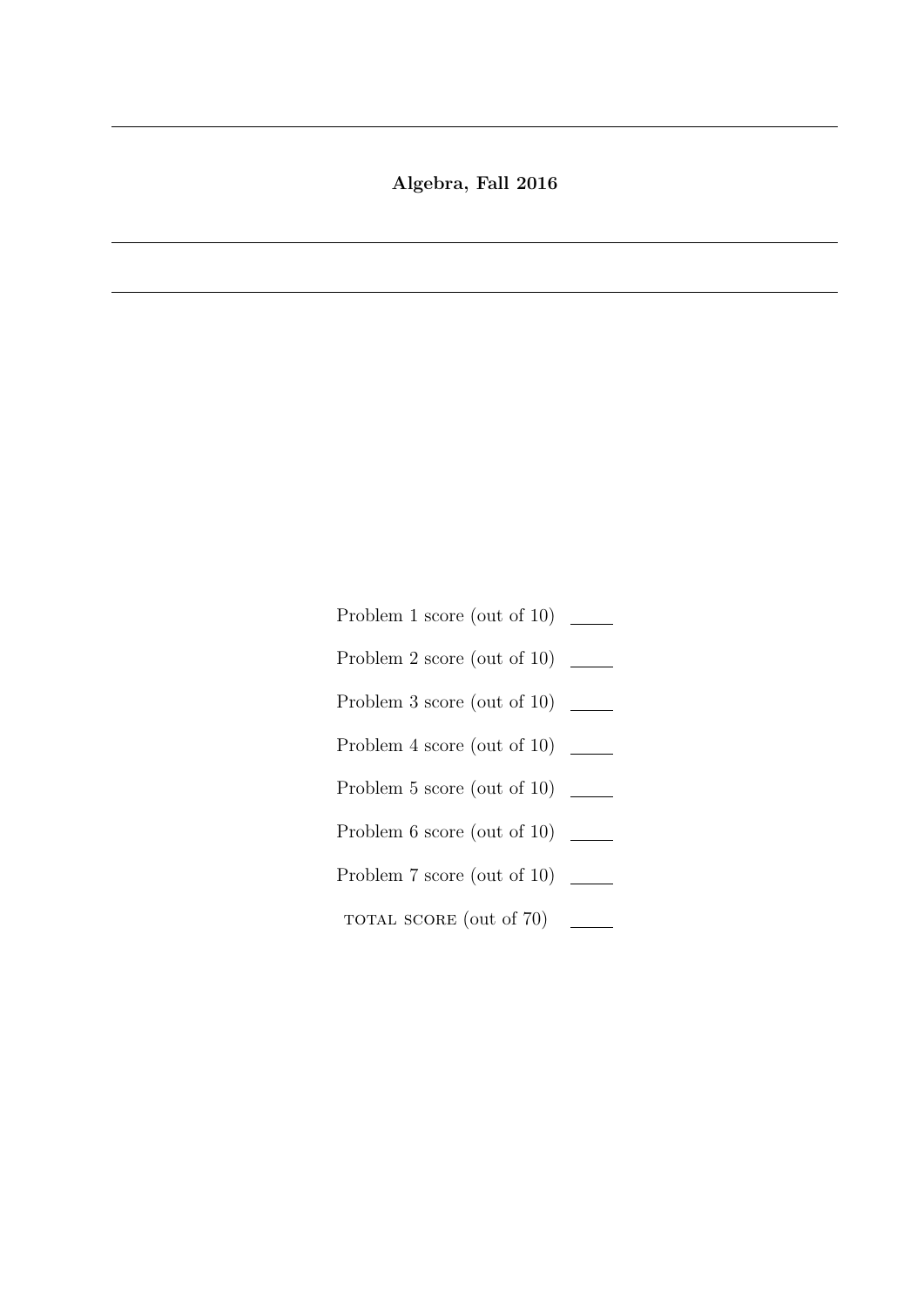## **PROBLEMS**

(1) (10 points) Let G be a finite group and let  $s, t \in G$  be two distinct elements of order 2. Show that the subgroup of  $G$  generated by  $s$  and  $t$  is a dihedral group. Recall that the dihedral groups of order  $2m$  are of the form

$$
D_{2m} = <\sigma, \tau \mid \sigma^m = 1 = \tau^2, \tau\sigma = \sigma^{-1}\tau>,
$$

for some  $m\geq 2.$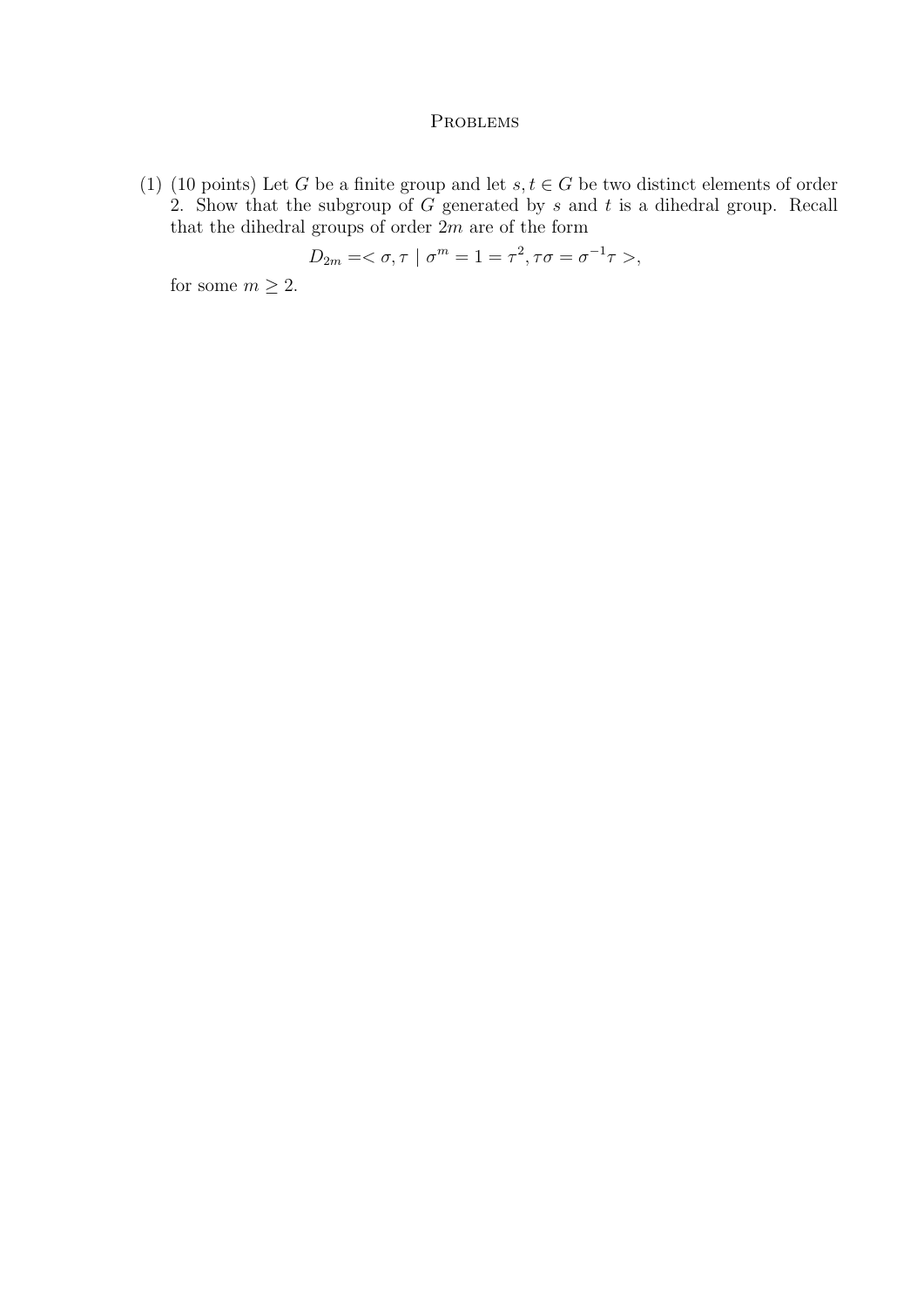(2) (10 points) Let A and B be two  $n \times n$  matrices with the property that  $A \cdot B = B \cdot A$ . Suppose that A and B are diagonalizable. Prove that  $\overrightarrow{A}$  and  $\overrightarrow{B}$  are simultaneously diagonalizable.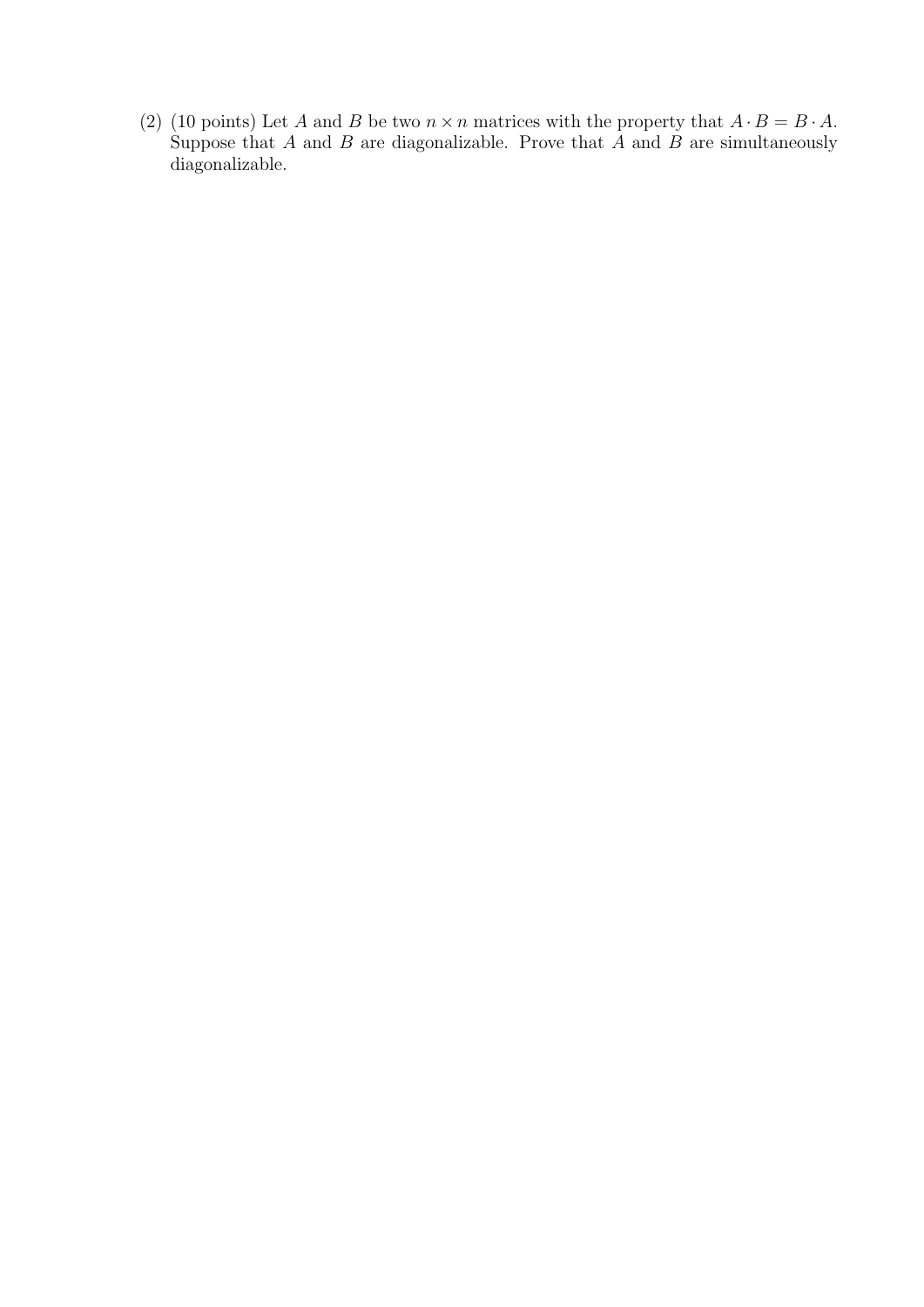(3) (10 Points) How many groups are there up to isomorphism of order  $pq$ , where  $p < q$ are prime integers?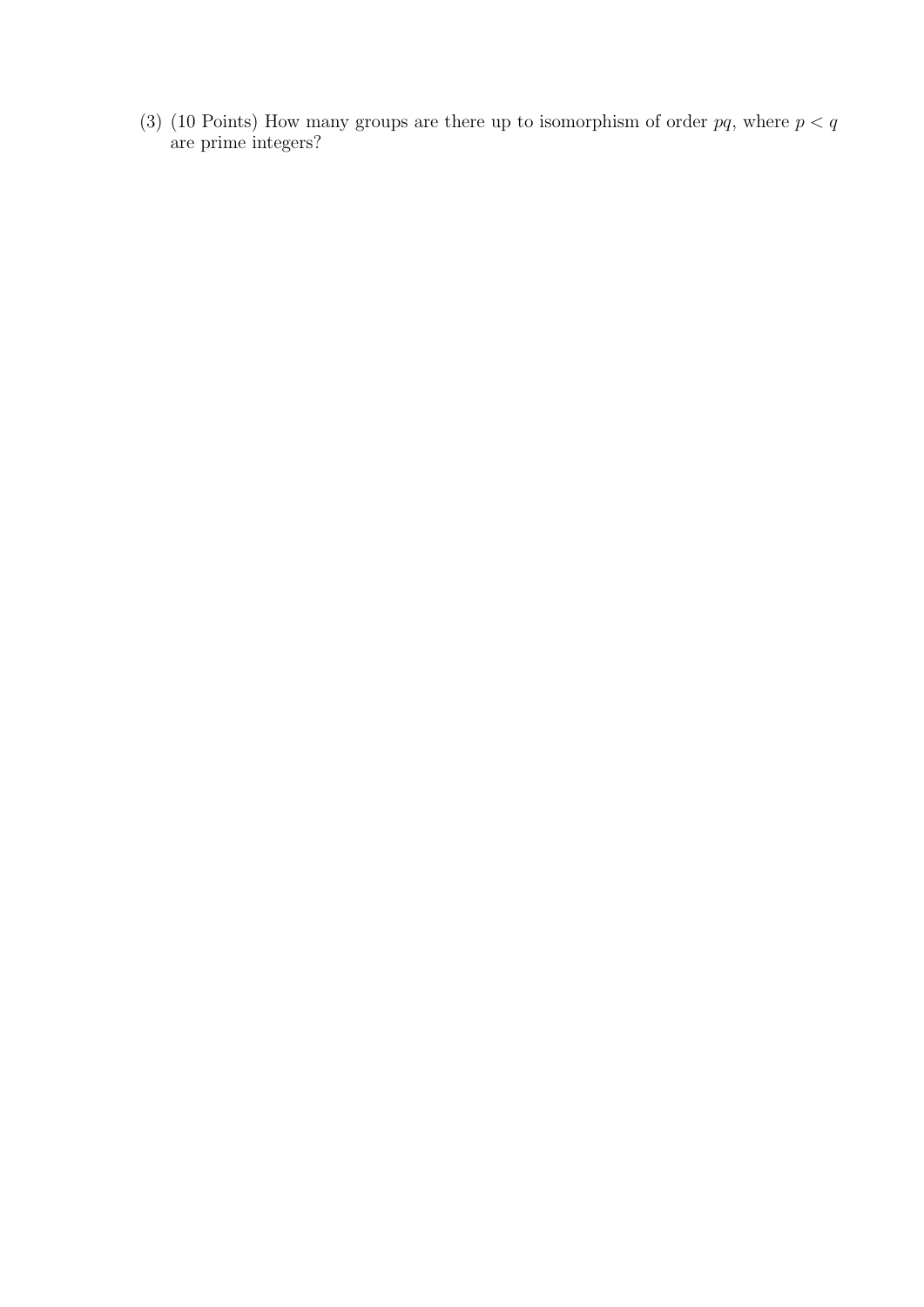- (4) (10 points) Set  $f(x) = x^3 5 \in \mathbb{Q}[x]$ .
	- (a) Find the splitting field K of  $f(x)$  over  $\mathbb{Q}$ .
	- (b) Find the Galois group G of  $K$  over  $\mathbb{Q}$ .
	- $(c)$  Exhibit explicitly the correspondence between subgroups of G and intermediate fields between  $\mathbb Q$  and  $K.$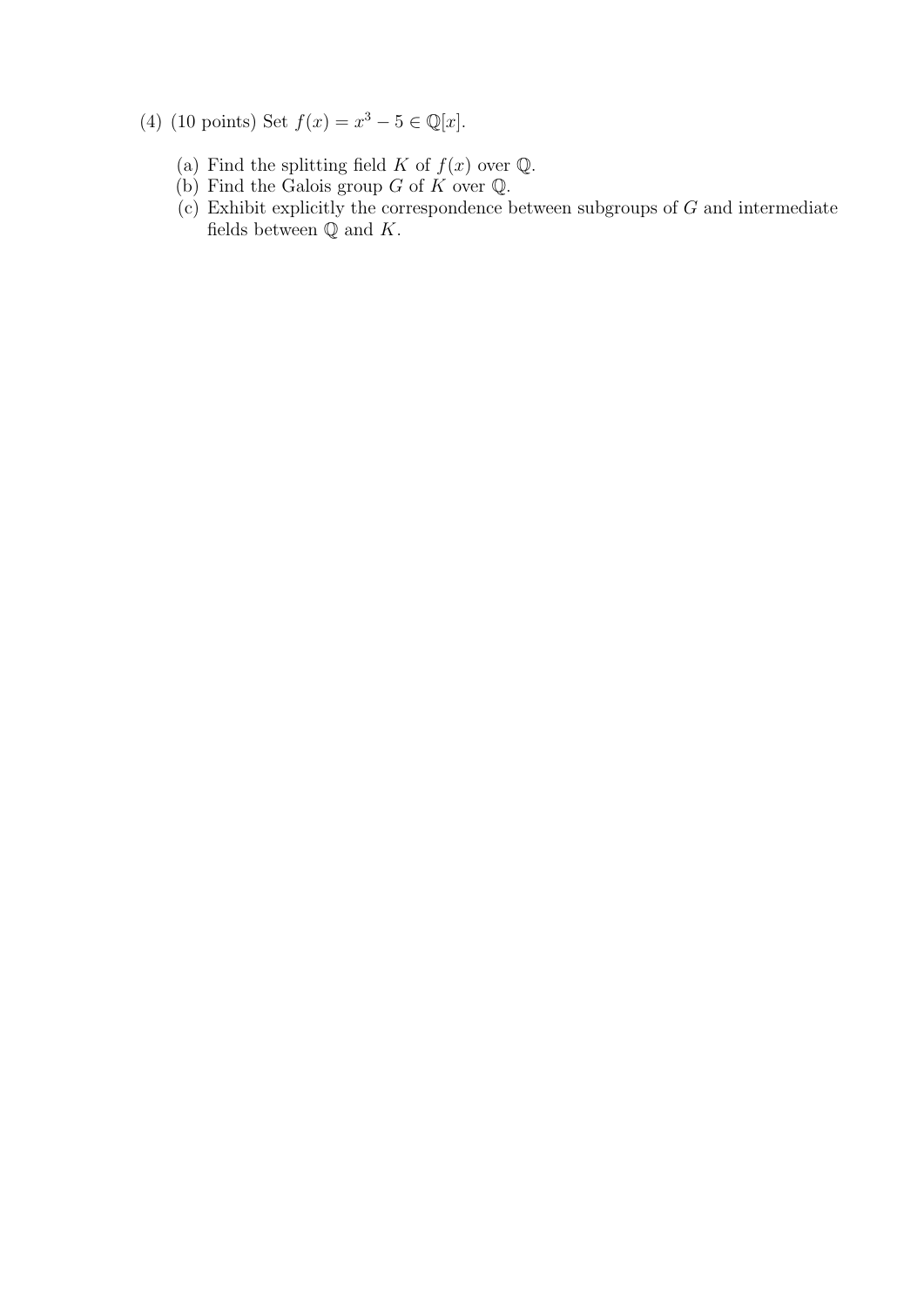(5) (10 points) How many monic irreducible polynomials over  $\mathbb{F}_p$  of prime degree  $\ell$  are there? Justify your answer.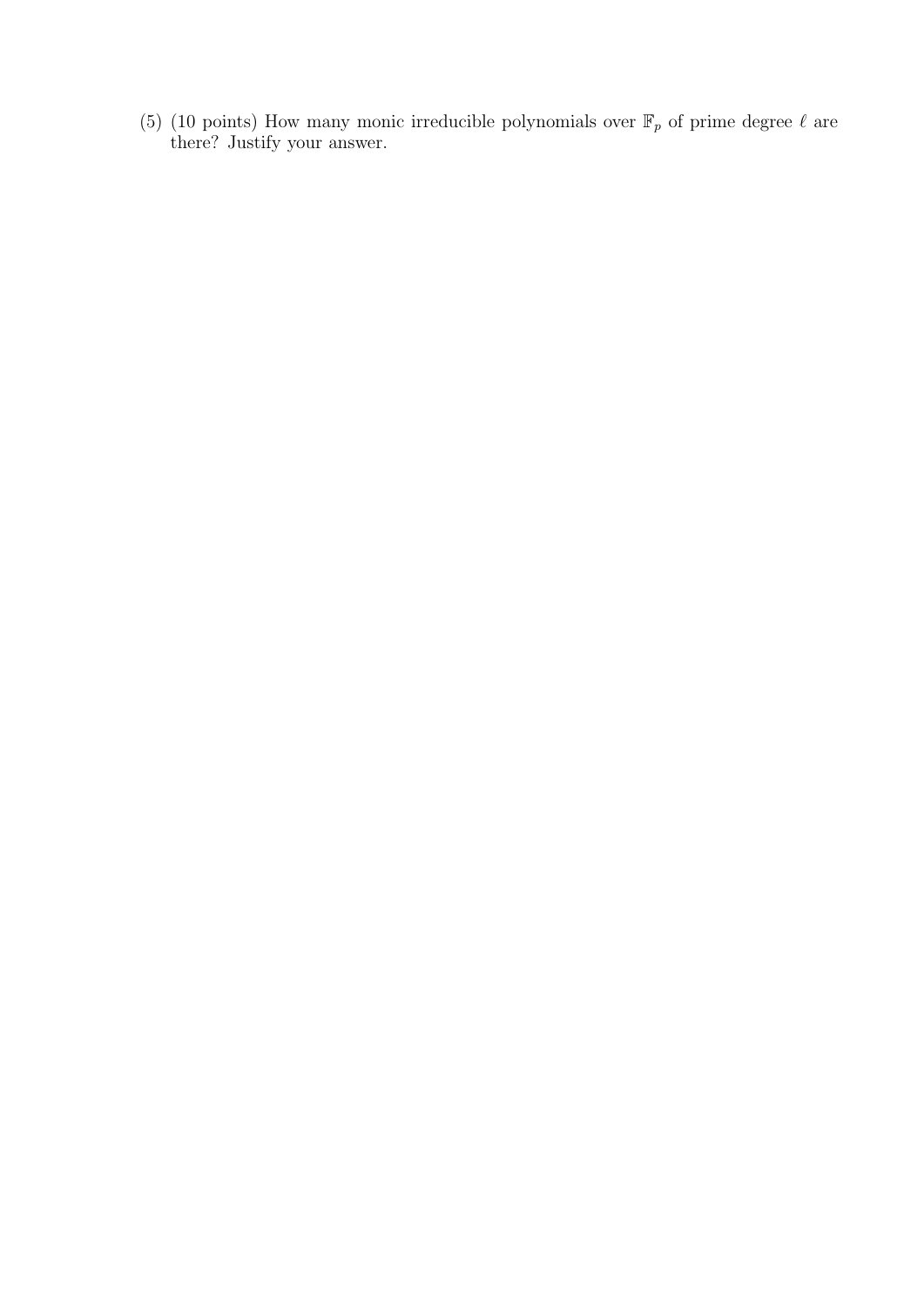(6) (10 points) Let R be a ring and  $f : M \to N$  and  $g : N \to M$  be R-module homomorphisms such that  $g \circ f = id_M$ . Show that  $N \cong \text{Im } f \oplus \text{Ker } g$ .